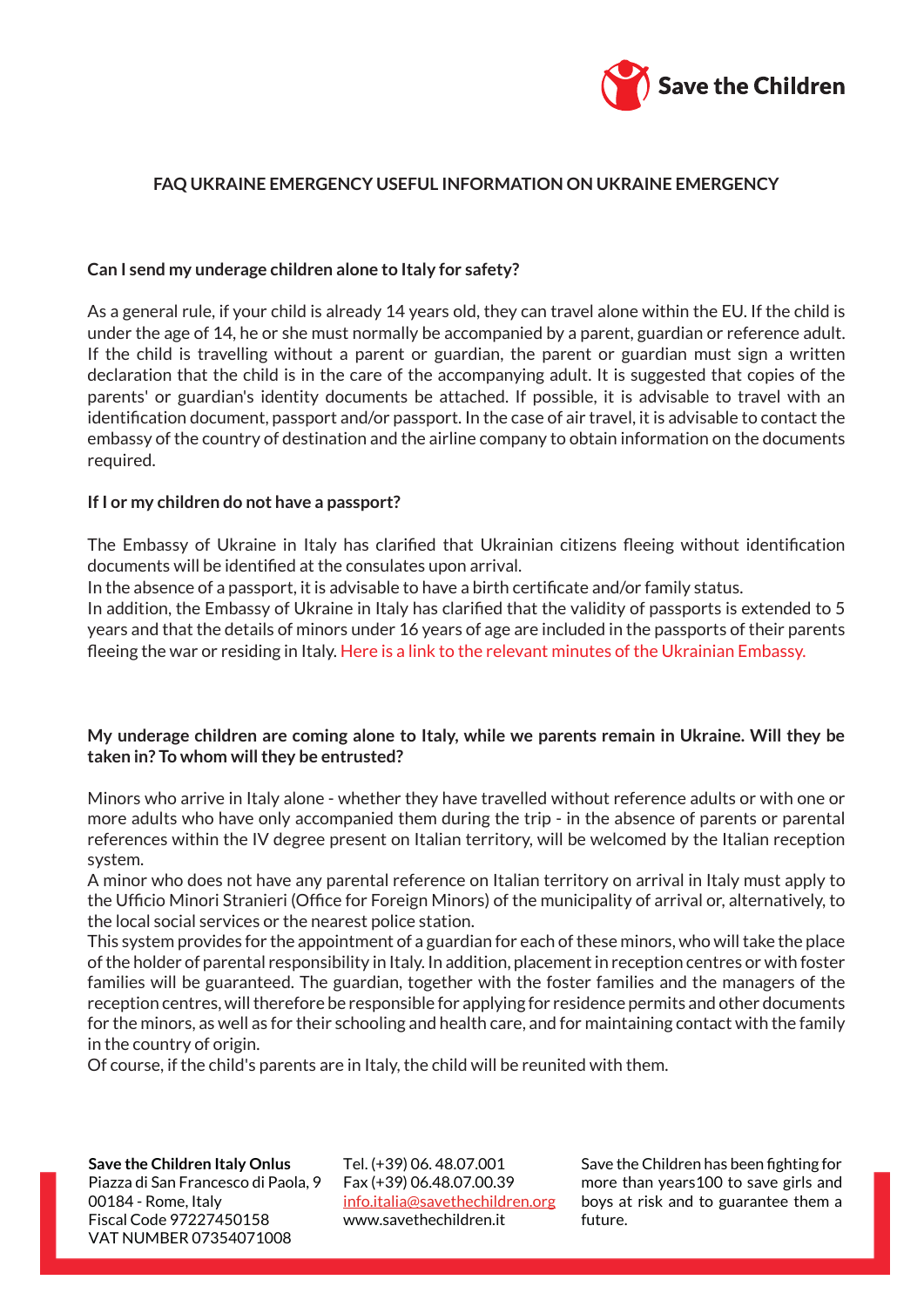# **There are relatives/acquaintances of mine in Italy to whom I would like to entrust my children. Is this possible?**

In this case, it is useful to put in writing the consent of the holders exercising parental responsibility (parents, guardian) for the minors to be entrusted to relatives/acquaintances present in Italy who have expressed their willingness to receive the minors.

As a rule, it would be important to have a notarial deed or a deed drawn up before a public official to be then translated and legalised for use in Italy. However, in the present emergency situation, it is suggested to put this will in writing, by simply writing by hand a declaration clearly expressing the will to foster, indicating in precise detail the personal details and residence of the holders exercising parental responsibility and of the potential foster carers (enclosing copies of all identity documents, with recognisable signatures of both parents or the guardian) and the reasons for fostering (emergency, impossibility of following the children and relationship of the foster carers with the children).

Normally, the procedure for fostering involves the social services competent in the territory of the potential foster carer. It is therefore advisable to contact the social services, which will take charge of the request and then submit it, if necessary, for ratification by the ordinary court (tutelary judge). In some cases, as an alternative, with the help of a lawyer, an appeal can also be made to the Juvenile Court, always enclosing the documentation mentioned above.

It should be borne in mind that anyone who, not being a relative up to the fourth degree of kinship, takes a child permanently into his or her home, after a period of months 6, is obliged to report this to the Public Prosecutor's Office at the Juvenile Court.

### **We are fleeing the war in Ukraine, what kind of residence permit will we be able to apply for once we arrive in Italy?**

At an European level, the Council Implementing Decision (EU) 2022/382 of 4 March 2022 establishing the existence of a mass influx of displaced persons from Ukraine pursuant to Article 5 of Directive 2011/55/EC has been approved, resulting in the introduction of temporary protection for persons of Ukrainian nationality or who were living permanently in Ukraine and fleeing the conflict. The details of the application here in Italy will be defined shortly. Pursuant to Legislative Decree 85/2003 (which transposed the aforementioned directive) persons enjoying temporary protection will be able to work, study, and have access to social assistance and medical care. We are waiting for the Dpcm that will regulate the matter in detail.

### **Can I have another type of residence permit, e.g. can I apply for international protection? Is it true that I have to surrender my passport?**

Alternatively, those who arrive in Italy can access the protection provided for people who have survived individual persecution or are fleeing from war by applying for international protection. The application for international protection is made at the Immigration Office of the competent Territorial Police Headquarters by handing in the passport and filling in form C3.

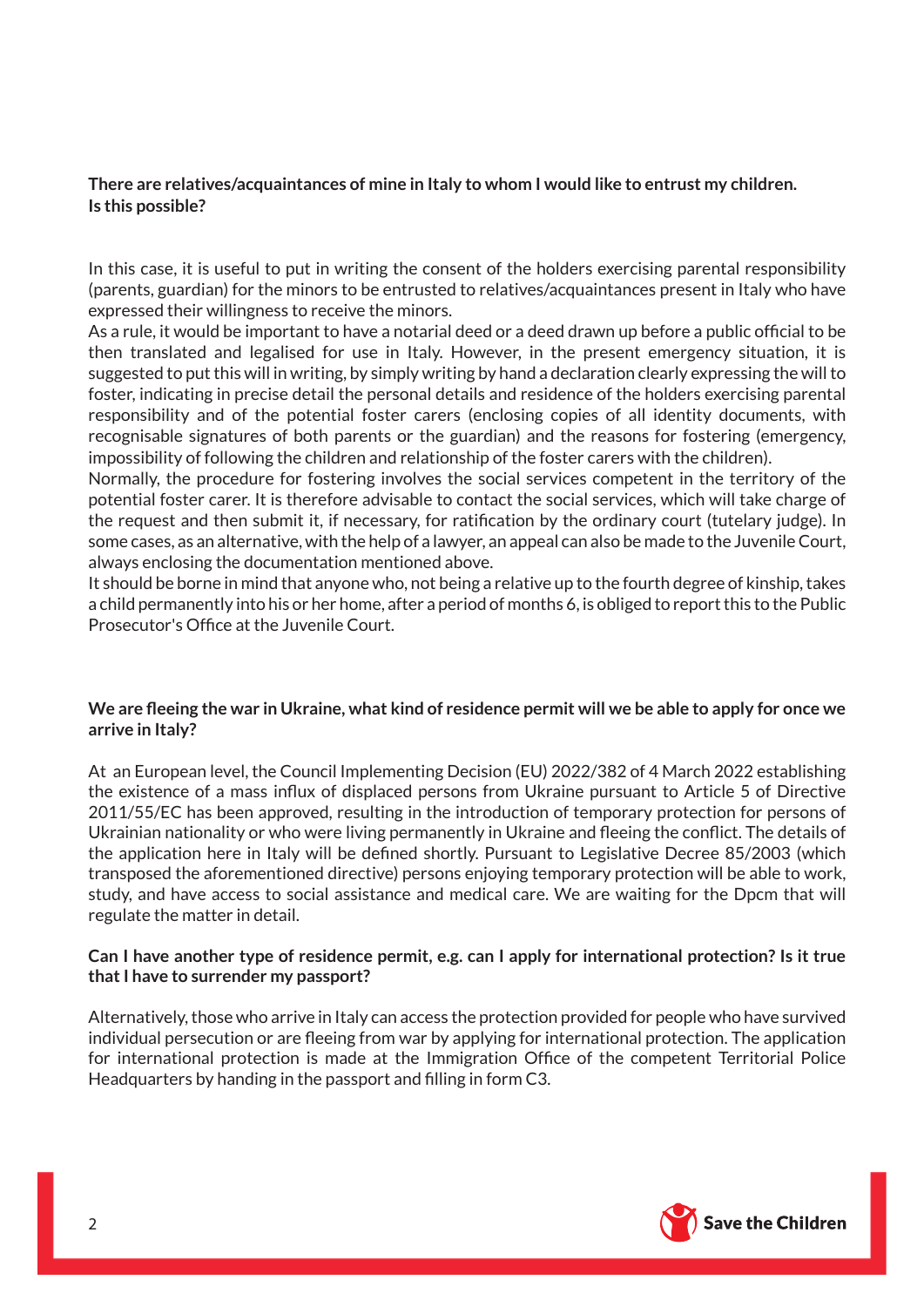After formalising the application, the territorial Commission for the recognition of international protection is called for a hearing. Following a protected, private and secure hearing in the presence of a mediator, it may decide to recognise one of the following forms of protection:

- Refugee status is granted when there is a well-founded fear "of being persecuted for reasons of race, religion, nationality, membership of a particular social group or political opinion, he or she is outside the country";
- Or subsidiary protection when there are "substantial grounds for believing that if he were to return to his country of origin he would face a real risk of suffering serious harm", due to ongoing conflicts or the risk of being tortured or sentenced to death;
- Or special protection, when it is necessary to ensure the respect of the right to family and private life of the foreign citizen (e.g. the person has been living in Italy for a long time or has family ties in Italy or has the possibility to have a work contract or to attend a course of studies, etc.). In assessing the conditions for special protection, account must also be taken of the nature and effectiveness of the family ties of the person concerned, his effective social integration in Italy, the duration of his stay in the country and the existence of family, cultural or social ties with his country of origin. Alternatively, he may ascertain the prerequisites for issuing a residence permit for medical treatment in the event of serious physical or psychological pathology.

In the first two cases, a residence permit is issued for the duration of years 5 for political asylum or subsidiary protection. In the case of special protection or permit for medical treatment, the permit will last two years or one year.

If refugee status is recognised, the passport is not returned and the Police Headquarters issues an equivalent document called travel document, which allows travel throughout the world except to Ukraine.

In the other cases, the passport is usually returned at the end of the procedure unless the person declares that he/she wishes to break off relations with his/her country of origin.

It is also possible to request special protection by applying directly to the Questore, who decides after hearing the opinion of the Territorial Commission for the Recognition of International Protection.

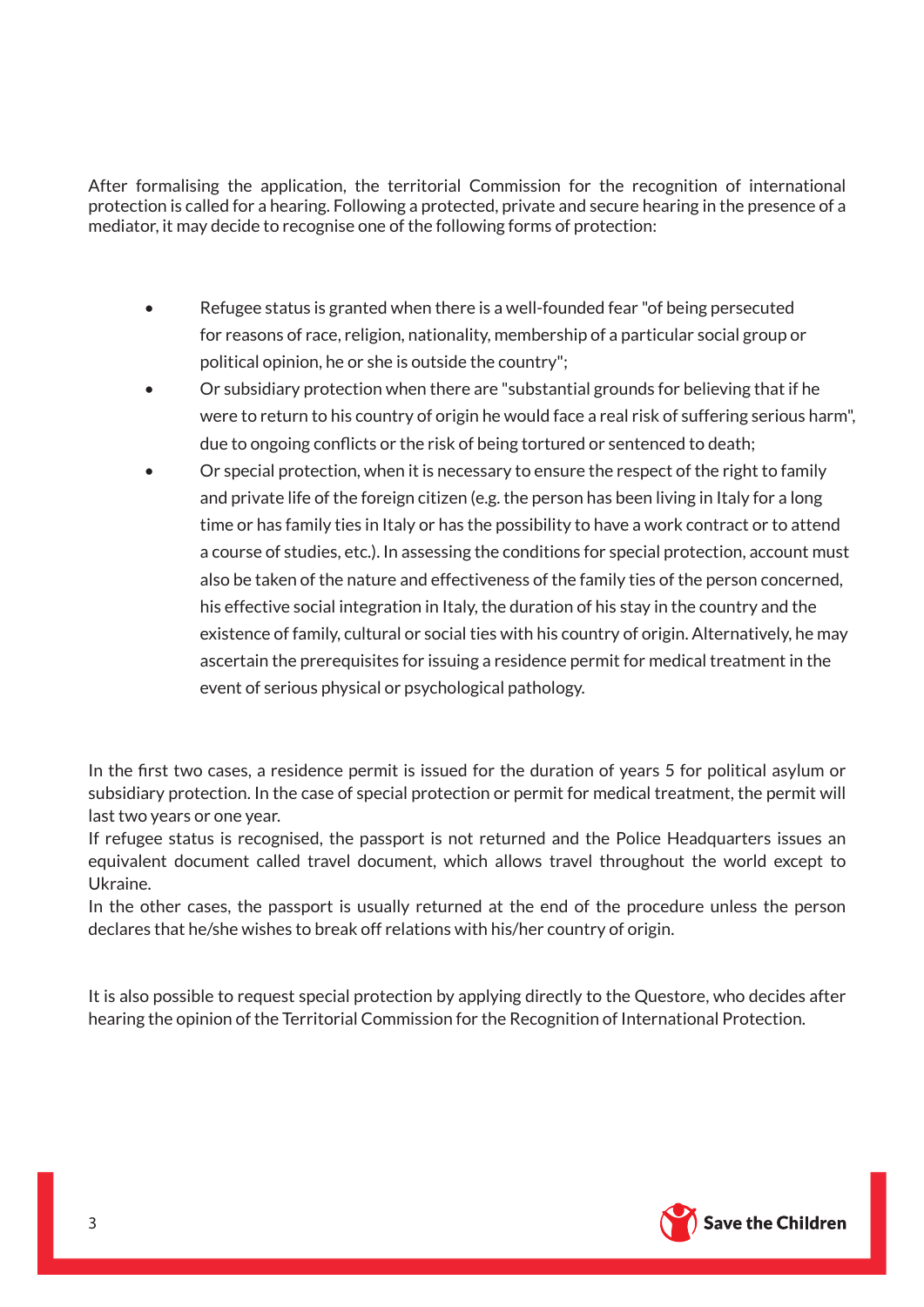# **When we arrive in Italy, what kind of welcome will we receive?**

Italy has provided for people who are fleeing the conflict in Ukraine to be placed in centres of the CAS (Centri temporanei di Accoglienza) and SAI (Sistema di Accoglienza e Integrazione) system, even if they do not have the status of applicants for international protection or other qualifications required by law to access to the SAI.

The reference body for reception is the Prefecture.

When you arrive in Italy, you can report the need for reception at the police station or directly to the social services of the municipality where you are placed.

# **What happens if I don't have the digital Passenger Locator Form (PLF, in digital or paper form) or the green Covid-19 certification?**

For citizens coming from Ukraine, regardless of citizenship, without a digital Passenger Locator Form (PLF, in digital or paper form) or green Covid-19 certification at the time of entry into the country, a diagnostic test will be carried out or, alternatively, within 48 hours of entry into Italy at the competent ASL, in accordance with the Order of the Minister of Health of 22.02.22.

In case of Covid-19 positivity or contact with a positive case, current legislation will be applied and appropriate prophylaxis and tracing measures will be taken.

Ukrainian refugees will be eligible for free Covid19 vaccination. To this end, it is preferable to have an STP (Temporarily Resident Foreigner) code, which can be obtained from the competent ASL (local health authority) if you do not already have a health card.

Unaccompanied foreign minors may be vaccinated only with the consent of their guardian.

# **Can I use the public health system in Italy?**

Access to the public health system is guaranteed to all foreigners who hold a regular residence permit or are waiting for its renewal for work, family reasons, international protection, special cases, special protection for medical treatment (except the residence permits issued following an entry visa for medical treatment), waiting for adoption, fostering and acquisition of citizenship. Services are free of charge or provided under the same conditions as for Italian citizens (e.g. in some cases by paying a ticket).

In any case, urgent or essential care is guaranteed to all foreigners on Italian territory. It is possible to give birth in public hospitals without any payment.